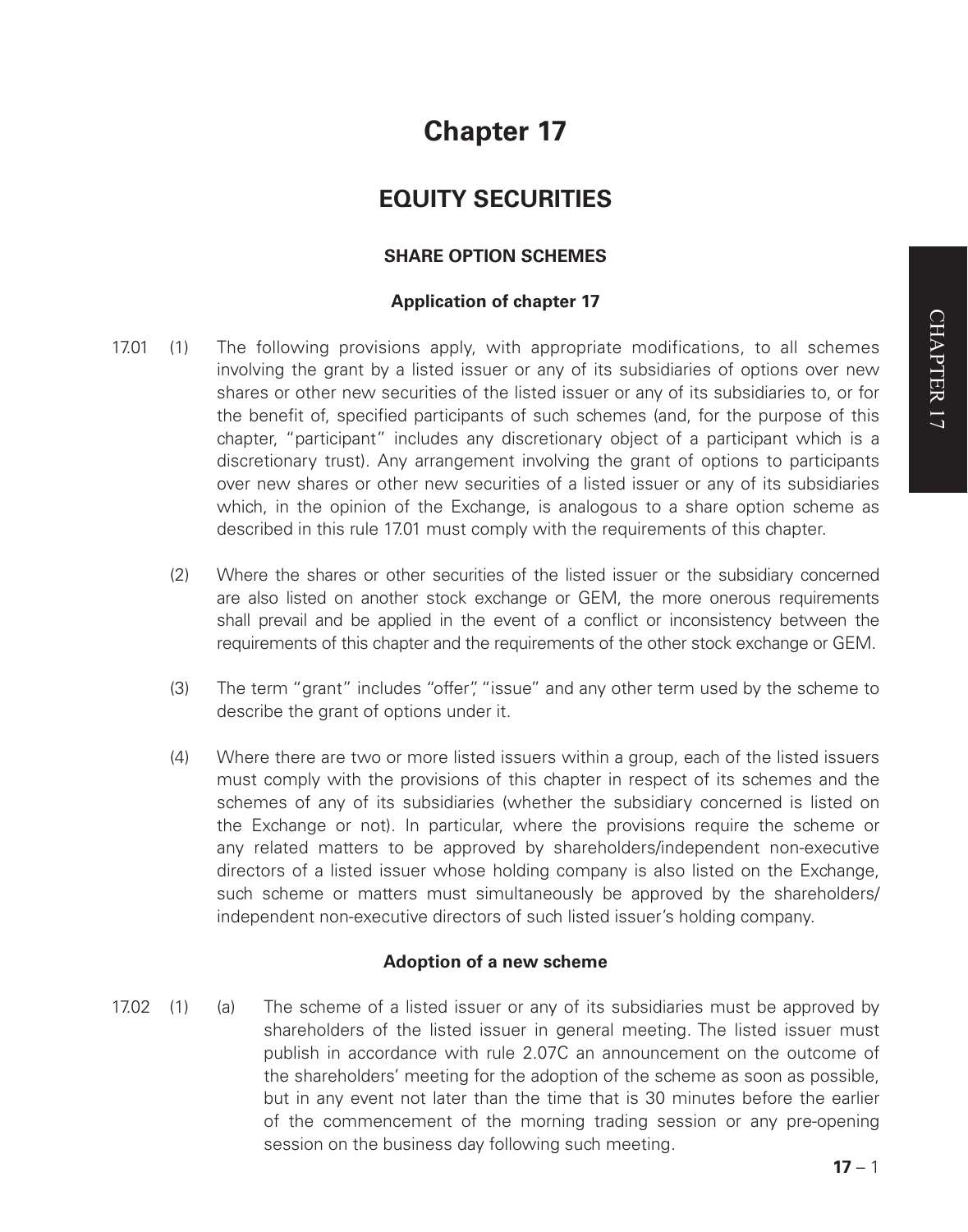- (b) A scheme adopted by a new applicant does not need to be approved by its shareholders after listing. However, all the terms of the scheme must be clearly set out in the prospectus. Where the scheme does not comply with the provisions of this chapter, options granted before listing may continue to be valid after listing (subject to the Exchange granting approval for listing of the new applicant's securities to be issued upon exercise of such options) but no further options may be granted under the scheme after listing. The new applicant must also disclose in the prospectus full details of all outstanding options and their potential dilution effect on the shareholdings upon listing as well as the impact on the earnings per share arising from the exercise of such outstanding options.
	- *Notes: (1) The Exchange reserves the right to review and consider these matters on a case-by-case basis.*
		- *(2) Where the new applicant is a subsidiary of a listed issuer, the scheme must be approved by shareholders of the listed issuer in general meeting. The terms of the scheme must comply with the provisions of this chapter including, in particular, rule 17.03(9) (the basis of determination of the exercise price).*
- (2) The scheme document itself does not need to be circulated to shareholders of the listed issuer. However, if the scheme document is not so circulated, it must be published on the Exchange's website and the issuer's own website for a period of not less than 14 days before the date of the general meeting and made available for inspection at the general meeting and the terms of the shareholders' resolution must approve the scheme as described in the summary circulated to the shareholders of the listed issuer. The circular must include the following information:
	- (a) the provisions described in rule 17.03;
	- (b) an explanation as to how the terms of the scheme, in particular, how the provisions described in rules 17.03(6), (7) and (9), will serve the purpose of the scheme as set out in the scheme document;
	- (c) information relating to any directors of the listed issuer who are trustees of the scheme or have a direct or indirect interest in the trustees; and
	- (d) a statement in the form set out in paragraph 2 of Appendix 1, Part B.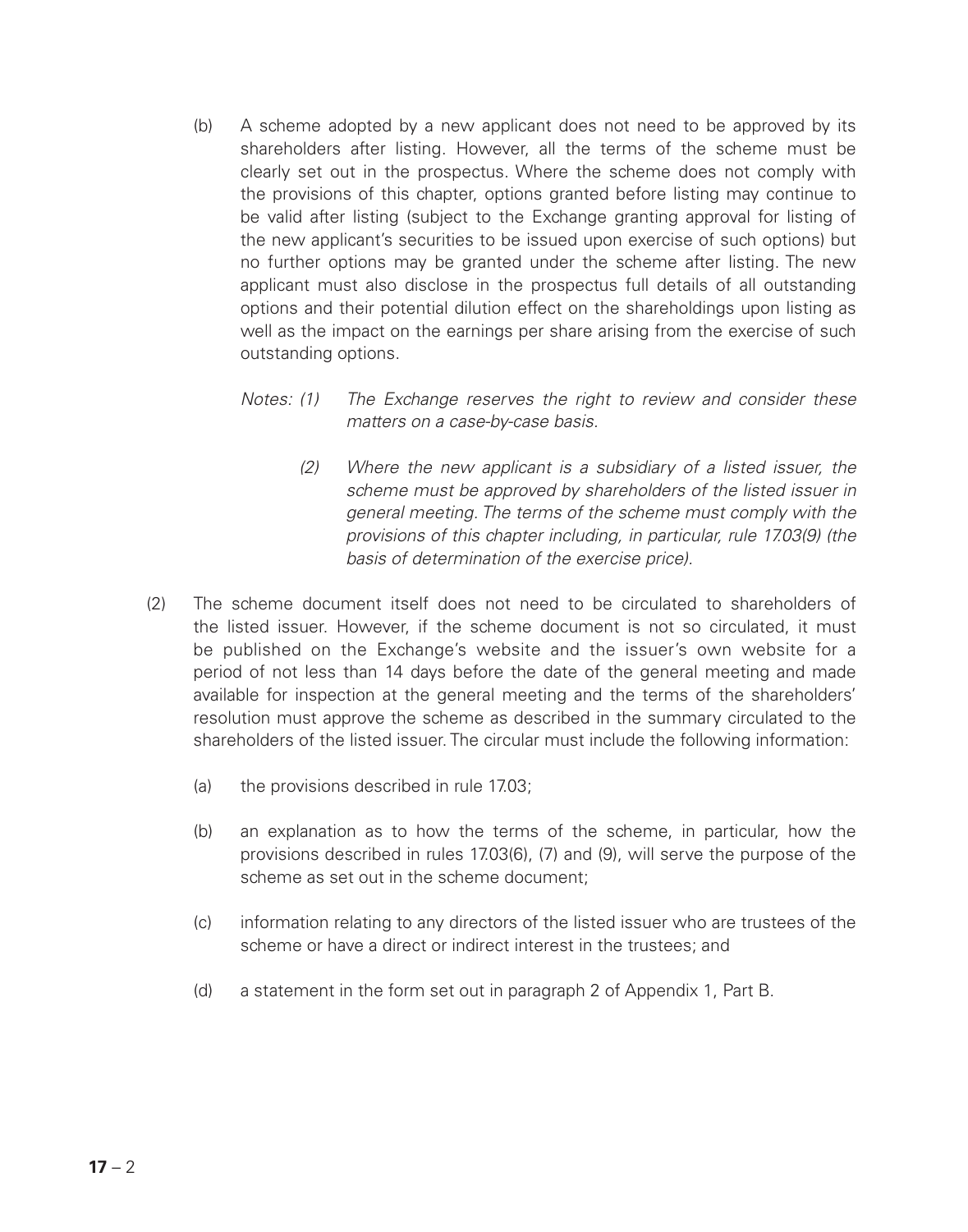- (3) Where the scheme involves options over listed securities, the listed issuer is encouraged to disclose in the circular the value of all options that can be granted under the scheme as if they had been granted at the latest practicable date prior to the approval of the scheme. Where the listed issuer considers that disclosure of value of options is not appropriate, it must state the reason for such non-disclosure in the circular. The listed issuer should use the Black-Scholes option pricing model, the binomial model or a comparable generally accepted methodology to calculate the value of options. The information described in (1), (2) and (4) in the note to rule 17.08 should also be disclosed. The latest practicable date should be taken as the measurement date.
- (4) All circulars and announcements required under this chapter must contain on the front cover or inside front cover of the circular or at the top of the announcement (as the case may be) a prominent and legible disclaimer in the following terms:

"Hong Kong Exchanges and Clearing Limited and The Stock Exchange of Hong Kong Limited take no responsibility for the contents of this [circular/announcement], make no representation as to its accuracy or completeness and expressly disclaim any liability whatsoever for any loss howsoever arising from or in reliance upon the whole or any part of the contents of this [circular/announcement]."

(5) The listed issuer must provide a summary of the terms of the scheme to all participants on joining the scheme (and a copy of the scheme document to any participant who requests such a copy). The listed issuer must provide to all participants all details relating to changes in the terms of the scheme during the life of the scheme immediately upon such changes taking effect.

# **Terms of the scheme**

- 17.03 The scheme document must include the following provisions and/or provisions as to the following (as the case may be):
	- (1) the purpose of the scheme;
	- (2) the participants of the scheme and the basis of determining the eligibility of participants;
		- *Note: Listed issuers are reminded to seek legal advice on the prospectus requirements of the Companies (Winding Up and Miscellaneous Provisions) Ordinance, particularly where participation in the scheme is not restricted to executives and employees.*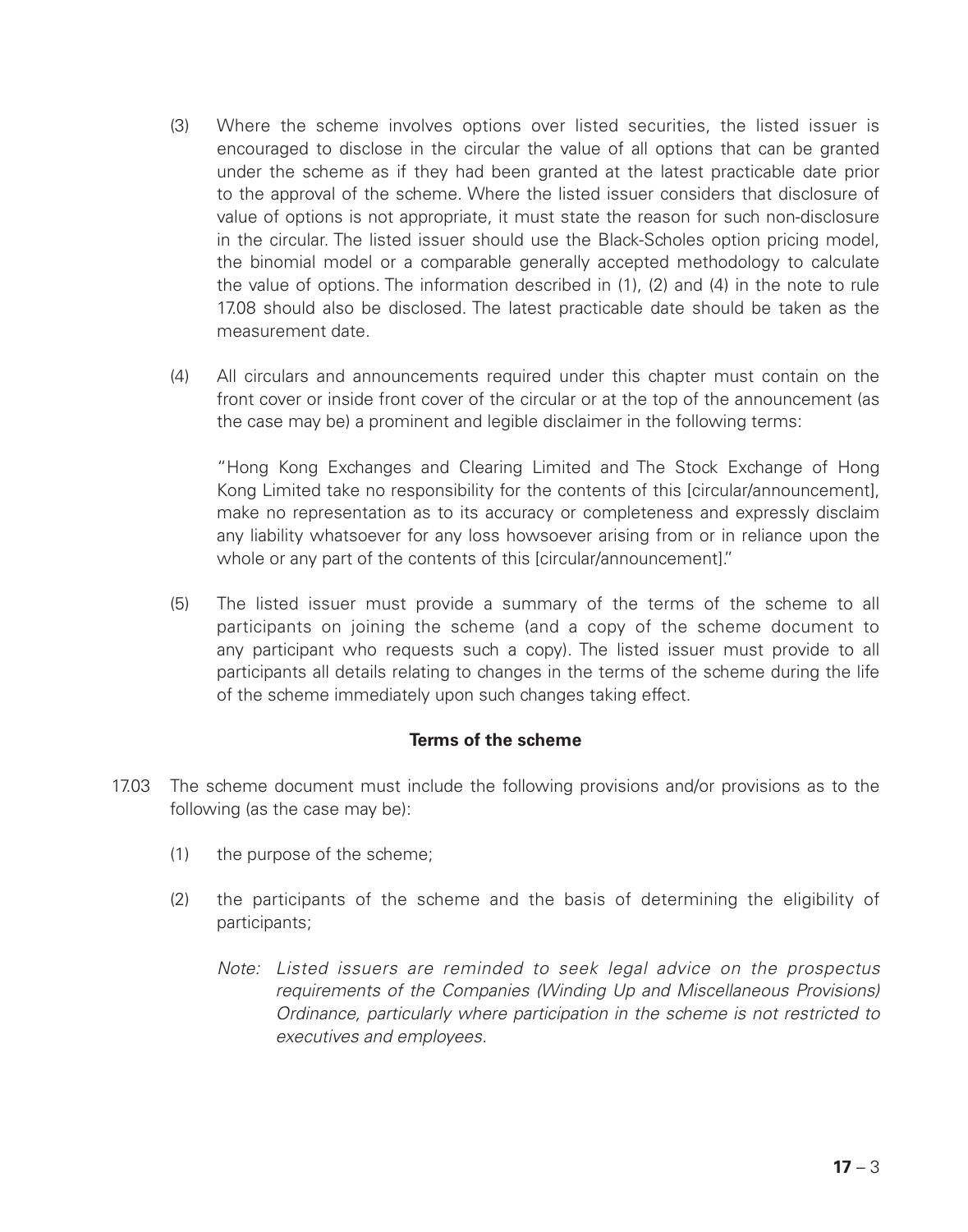- (3) the total number of securities which may be issued upon exercise of all options to be granted under the scheme, together with the percentage of the issued shares that it represents at the date of approval of the scheme;
	- *Notes: (1) The total number of securities which may be issued upon exercise of all options to be granted under the scheme and any other schemes must not in aggregate exceed 10% of the relevant class of securities of the listed issuer (or the subsidiary) in issue as at the date of approval of the scheme (alternatively, in respect of a scheme of a subsidiary that will become effective only upon its separate listing, the 10% limit may be calculated by reference to the relevant class of securities of the subsidiary in issue as at the date of its listing). Options lapsed in accordance with the terms of the scheme will not be counted for the purpose of calculating the 10% limit.*

*The listed issuer may seek approval by its shareholders in general meeting for "refreshing" the 10% limit under the scheme. However, the total number of securities which may be issued upon exercise of all options to be granted under all of the schemes of the listed issuer (or the subsidiary) under the limit as "refreshed" must not exceed 10% of the relevant class of securities in issue as at the date of approval of the limit. Options previously granted under the schemes (including those outstanding, cancelled, lapsed in accordance with the scheme or exercised options) will not be counted for the purpose of calculating the limit as "refreshed". The listed issuer must send a circular to its shareholders containing the information required under rule 17.02(2)(d) and the disclaimer required under rule 17.02(4).*

*A listed issuer may seek separate approval by its shareholders in general meeting for granting options beyond the 10% limit provided the options in excess of the limit are granted only to participants specifically identified by the listed issuer before such approval is sought. The listed issuer must send a circular to the shareholders containing a generic description of the specified participants who may be granted such options, the number and terms of the options to be granted, the purpose of granting options to the specified participants with an explanation as to how the terms of the options serve such purpose, the information required under rule 17.02(2)(d) and the disclaimer required under rule 17.02(4).*

*(2) The limit on the number of securities which may be issued upon exercise of all outstanding options granted and yet to be exercised under the scheme and any other schemes must not exceed 30% of the relevant class of securities of the listed issuer (or the subsidiary)*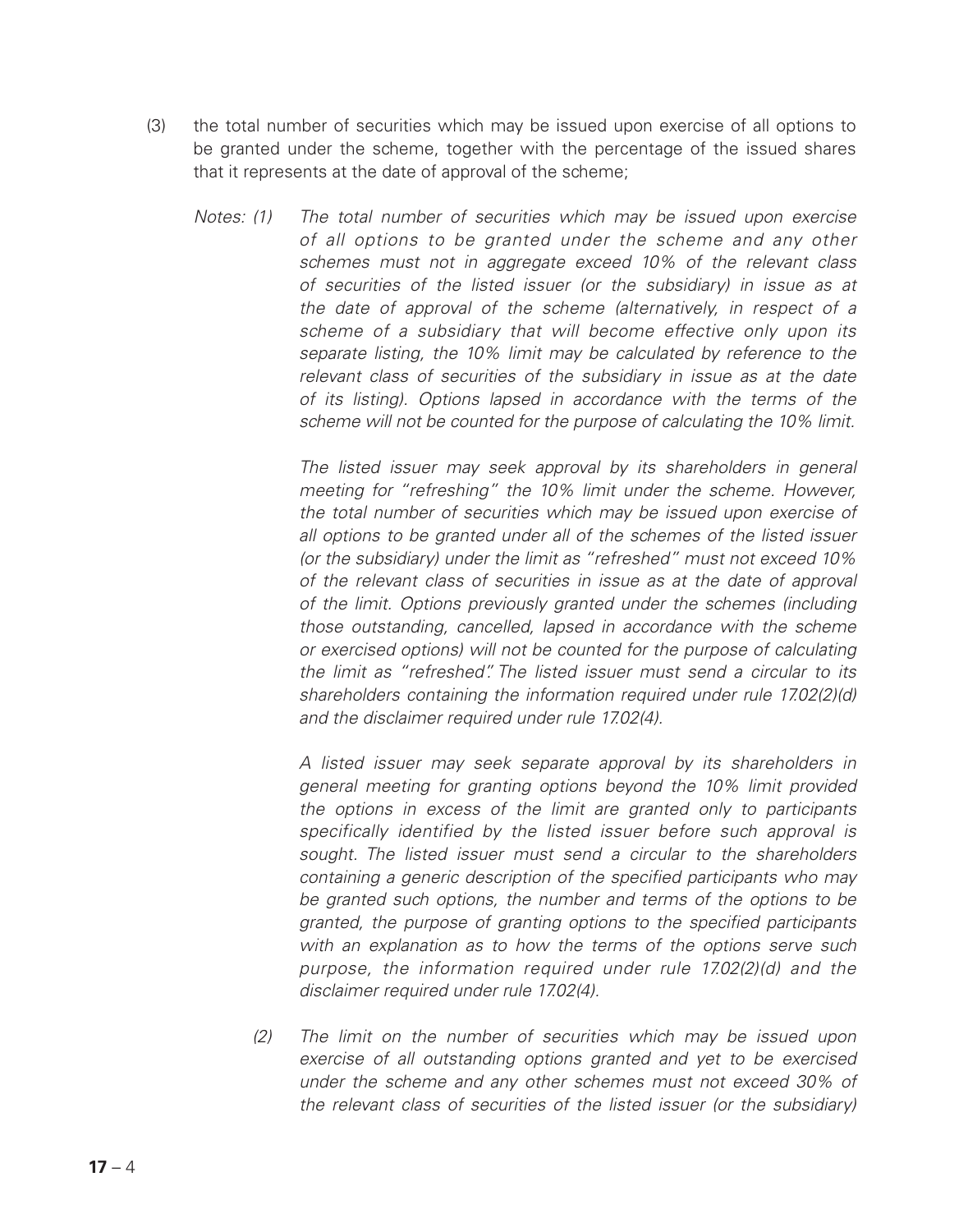*in issue from time to time. No options may be granted under any schemes of the listed issuer (or the subsidiary) if this will result in the limit being exceeded.*

- *(3) If the listed issuer (or the subsidiary) conducts a share consolidation or subdivision after the 10% limit has been approved in general meeting, the maximum number of securities that may be issued upon exercise of all options to be granted under all of the schemes of the listed issuer (or the subsidiary) under the 10% limit as a percentage of the total number of issued shares at the date immediately before and after such consolidation or subdivision shall be the same.*
- (4) the maximum entitlement of each participant under the scheme;
	- *Note: Unless approved by shareholders in the manner set out in this note to rule 17.03(4), the total number of securities issued and to be issued upon exercise of the options granted to each participant (including both exercised and outstanding options) in any 12-month period must not exceed 1% of the relevant class of securities of the listed issuer (or the subsidiary) in issue.* Where any further grant of options to a participant would result in the *securities issued and to be issued upon exercise of all options granted and to be granted to such person (including exercised, cancelled and outstanding options) in the 12-month period up to and including the date of such further grant representing in aggregate over 1% of the relevant class of securities in issue, such further grant must be separately approved by shareholders of the listed issuer in general meeting with such participant and his close associates (or his associates if the participant is a connected person) abstaining from voting. The listed issuer must send a circular to the shareholders and the circular must disclose the identity of the participant, the number and terms of the options to be granted (and options previously granted to such participant), the information required under rule 17.02(2)(d) and the disclaimer required under rule 17.02(4). The number and terms (including the exercise price) of options to be granted to such participant must be fixed before shareholders'*  approval and the date of board meeting for proposing such further grant *should be taken as the date of grant for the purpose of calculating the exercise price under note (1) to rule 17.03(9).*
- (5) the period within which the securities must be taken up under the option, which must not be more than 10 years from the date of grant of the option;
- (6) the minimum period, if any, for which an option must be held before it can be exercised;
- (7) the performance targets, if any, that must be achieved before the options can be exercised or, if none, a negative statement to that effect;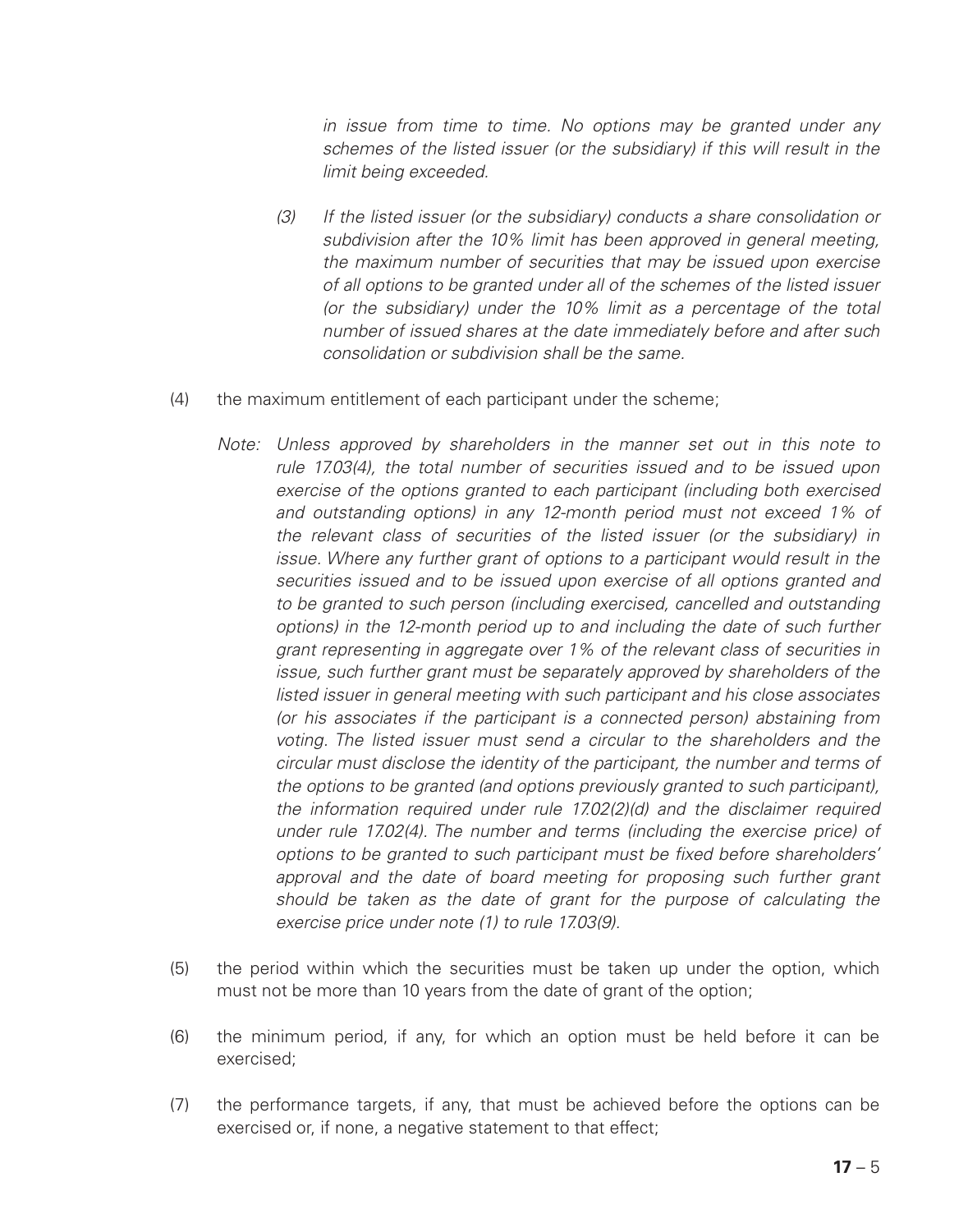- (8) the amount, if any, payable on application or acceptance of the option and the period within which payments or calls must or may be made or loans for such purposes must be repaid;
- (9) the basis of determination of the exercise price;
	- *Notes: (1) Subject to note (2) to rule 17.03(9), the exercise price must be at least the higher of: (i) the closing price of the securities as stated in the Exchange's daily quotations sheet on the date of grant, which must be a business day; and (ii) the average closing price of the securities as stated in the Exchange's daily quotations sheets for the five business days immediately preceding the date of grant. For the purpose of calculating the exercise price where an issuer has been listed for less than five business days, the new issue price shall be used as the closing price for any business day falling within the period before listing.*
		- *(2) Note (1) to rule 17.03(9) does not apply to a share option scheme of a subsidiary of the listed issuer if the subsidiary's securities are not listed on the Exchange. However, the scheme must provide that the exercise price of options granted after the listed issuer has resolved to seek a separate listing of such subsidiary on the Exchange, GEM or an overseas stock exchange and up to the listing date of the subsidiary must be not lower than the new issue price (if any). In particular, any options granted during the period commencing six months before the lodgement of Form A1 (or its equivalent for listing on GEM or the overseas stock exchange) up to the listing date of the subsidiary are subject to this requirement. The scheme must therefore provide for any necessary adjustment of the exercise price of options granted during such period to not lower than the new issue price.*
- (10) the voting, dividend, transfer and other rights, including those arising on a liquidation of the listed issuer, attaching to the securities and (if appropriate) any such rights attaching to the options themselves;
- (11) the life of the scheme, which must not be more than 10 years;
- (12) the circumstances under which options will automatically lapse;
- (13) a provision for adjustment of the exercise price or the number of securities subject to options already granted and to the scheme in the event of a capitalisation issue, rights issue, sub-division or consolidation of shares or reduction of capital;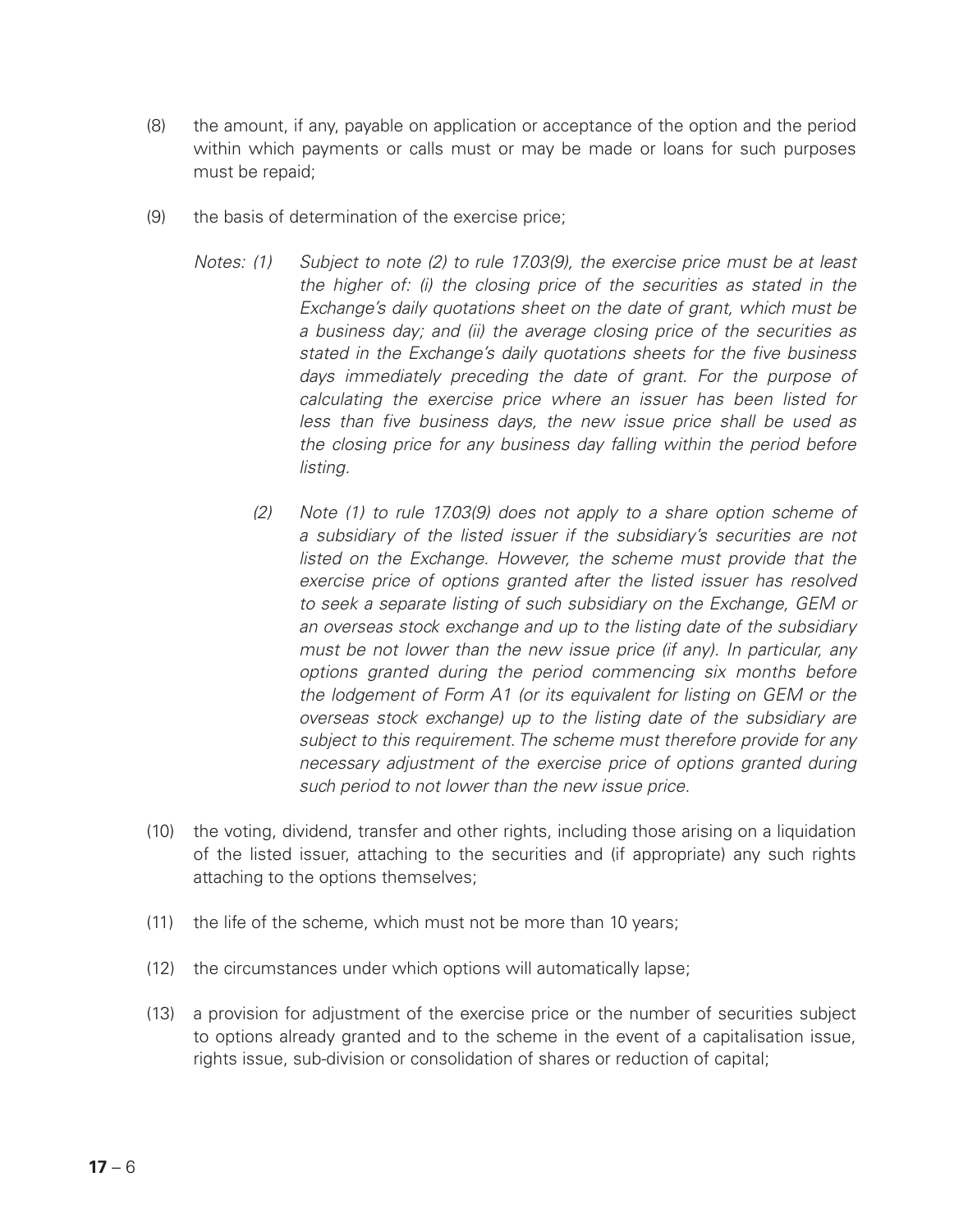- *Note: Any adjustments required under rule 17.03(13) must give a participant the same proportion of the equity capital as that to which that person was previously entitled, but no such adjustments may be made to the extent that a share would be issued at less than its nominal value (if any). The issue of securities as consideration in a transaction may not be regarded as a circumstance requiring adjustment. In respect of any such adjustments, other than any made on a capitalisation issue, an independent financial adviser or the listed issuer's auditors must confirm to the directors in writing that the adjustments satisfy the requirements set out in this note.*
- (14) a provision for the cancellation of options granted but not exercised;
	- *Note: Where a listed issuer cancels options and issues new ones to the same option holder, the issue of such new options may only be made under a scheme with available unissued options (excluding the cancelled options) within the limit approved by shareholders as mentioned in note (1) to rule 17.03(3).*
- (15) unless the securities subject to the scheme are identical with other securities, a provision that they must be separately designated;
- (16) where there is a provision for termination of the operation of the scheme before the end of its life, a provision for the treatment of options granted under the scheme but not yet exercised at the time of termination;
	- *Note: Details of the options granted, including options exercised or outstanding, under the scheme and (if applicable) options that become void or nonexercisable as a result of the termination must be disclosed in the circular to shareholders seeking approval of the first new scheme to be established after such termination.*
- (17) transferability of options; and
	- *Note: Options granted under the scheme must be personal to the respective grantee. No options may be transferred or assigned.*
- (18) the specific terms of the scheme that can be changed by directors or scheme administrators without the approval of shareholders of the listed issuer in general meeting.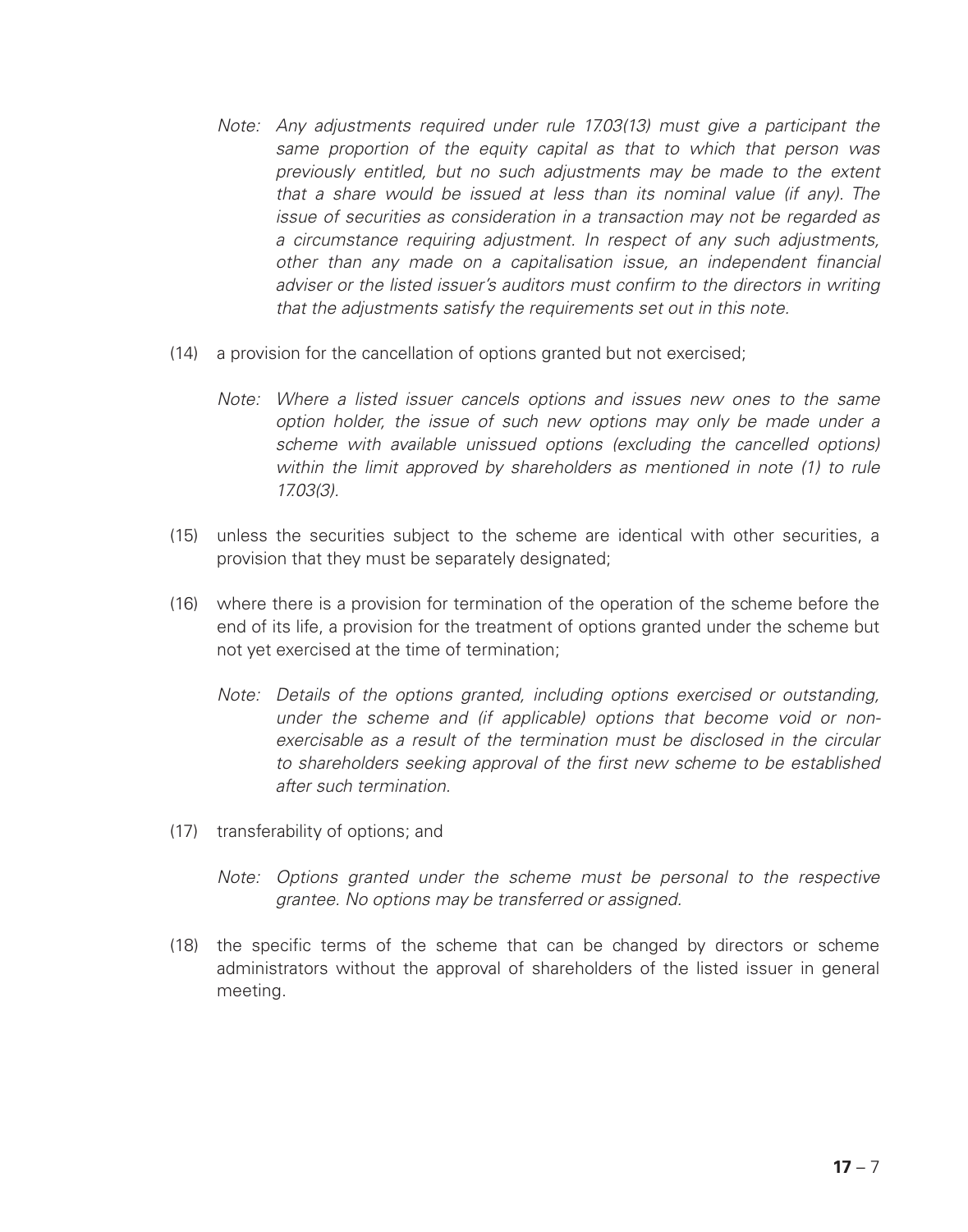- *Notes: (1) The provisions relating to the matters set out in this rule 17.03 cannot be altered to the advantage of participants without the prior approval of shareholders of the listed issuer in general meeting.*
	- *(2) Any alterations to the terms and conditions of a share option scheme of a listed issuer or any of its subsidiaries which are of a material nature or any change to the terms of options granted must be approved by the shareholders of the listed issuer, except where the alterations take effect automatically under the existing terms of the scheme.*
	- *(3) The amended terms of the scheme or the options must still comply with the relevant requirements of this chapter 17.*
	- *(4) Any change to the authority of the directors or scheme administrators in relation to any alteration to the terms of the scheme must be approved by shareholders of the listed issuer in general meeting.*

### **Granting options to a director, chief executive or substantial shareholder of a listed issuer, or any of their respective associates**

- 17.04 (1) In addition to the shareholders' approval set out in note (1) to rule 17.03(3) and the note to rule 17.03(4), each grant of options to a director, chief executive or substantial shareholder of a listed issuer, or any of their respective associates, under a scheme of the listed issuer or any of its subsidiaries must comply with the requirements of this rule 17.04(1). Each grant of options to any of these persons must be approved by independent non-executive directors of the listed issuer (excluding independent nonexecutive director who is the grantee of the options). Where any grant of options to a substantial shareholder or an independent non-executive director of the listed issuer, or any of their respective associates, would result in the securities issued and to be issued upon exercise of all options already granted and to be granted (including options exercised, cancelled and outstanding) to such person in the 12-month period up to and including the date of such grant:
	- (a) representing in aggregate over 0.1% of the relevant class of securities in issue; and
	- (b) (where the securities are listed on the Exchange), having an aggregate value, based on the closing price of the securities at the date of each grant, in excess of HK\$5 million,

such further grant of options must be approved by shareholders of the listed issuer. The listed issuer must send a circular to the shareholders. The grantee, his associates and all core connected persons of the listed issuer must abstain from voting in favour at such general meeting.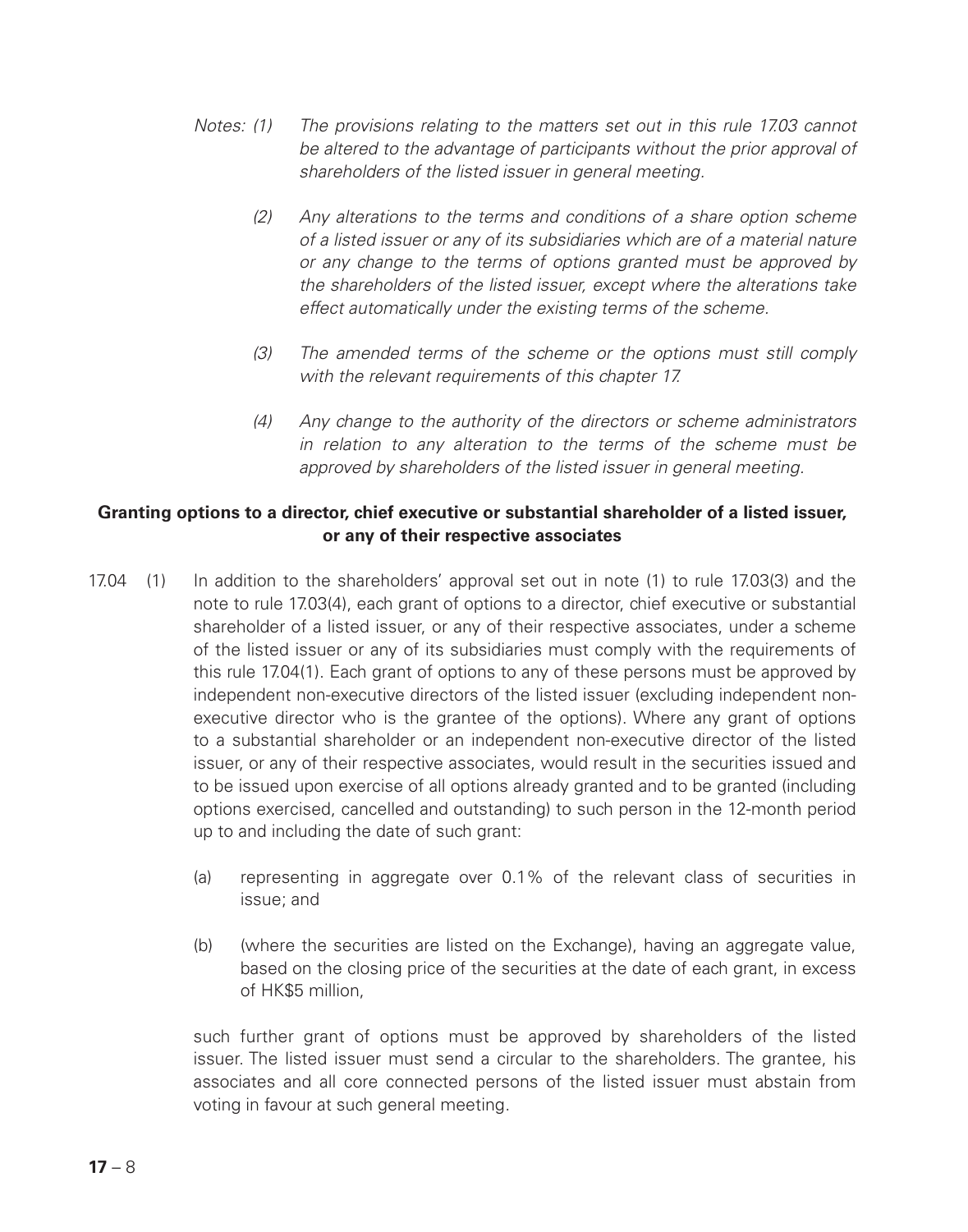- (2) Listed issuers must comply with the requirements under rules 13.40, 13.41 and 13.42.
- (3) The circular must contain:
	- (a) details of the number and terms (including the exercise price) of the options to be granted to each participant, which must be fixed before the shareholders' meeting, and the date of board meeting for proposing such further grant is to be taken as the date of grant for the purpose of calculating the exercise price under note (1) to rule 17.03(9);

*Note: The description of the terms of the options must include the information required under rules 17.03(5) to 17.03(10).*

- (b) a recommendation from the independent non-executive directors of the listed issuer (excluding independent non-executive director who is the grantee of the options) to the independent shareholders as to voting;
- (c) the information required under rules 17.02(2)(c) and (d) and the disclaimer required under rule 17.02(4); and
- (d) the information required under rule 2.17.
	- *Notes: (1) Shareholders' approval as required under rule 17.04(1) is also required for any change in the terms of options granted to a participant who is a substantial shareholder or an independent non-executive director of the listed issuer, or any of their respective associates.*
		- *(2) The requirements for the granting of options to a director or chief executive of a listed issuer set out in rules 17.04(1), (2) and (3) do not apply where the participant is only a proposed director or chief executive of the listed issuer.*

# **Restriction on the time of grant of options**

- 17.05 An issuer may not grant any options after inside information has come to its knowledge until (and including) the trading day after it has announced the information. In particular, it may not grant any option during the period commencing one month immediately before the earlier of:
	- (1) the date of the board meeting (as such date is first notified to the Exchange under the Listing Rules) for approving the issuer's results for any year, half-year, quarterly or any other interim period (whether or not required under the Listing Rules); and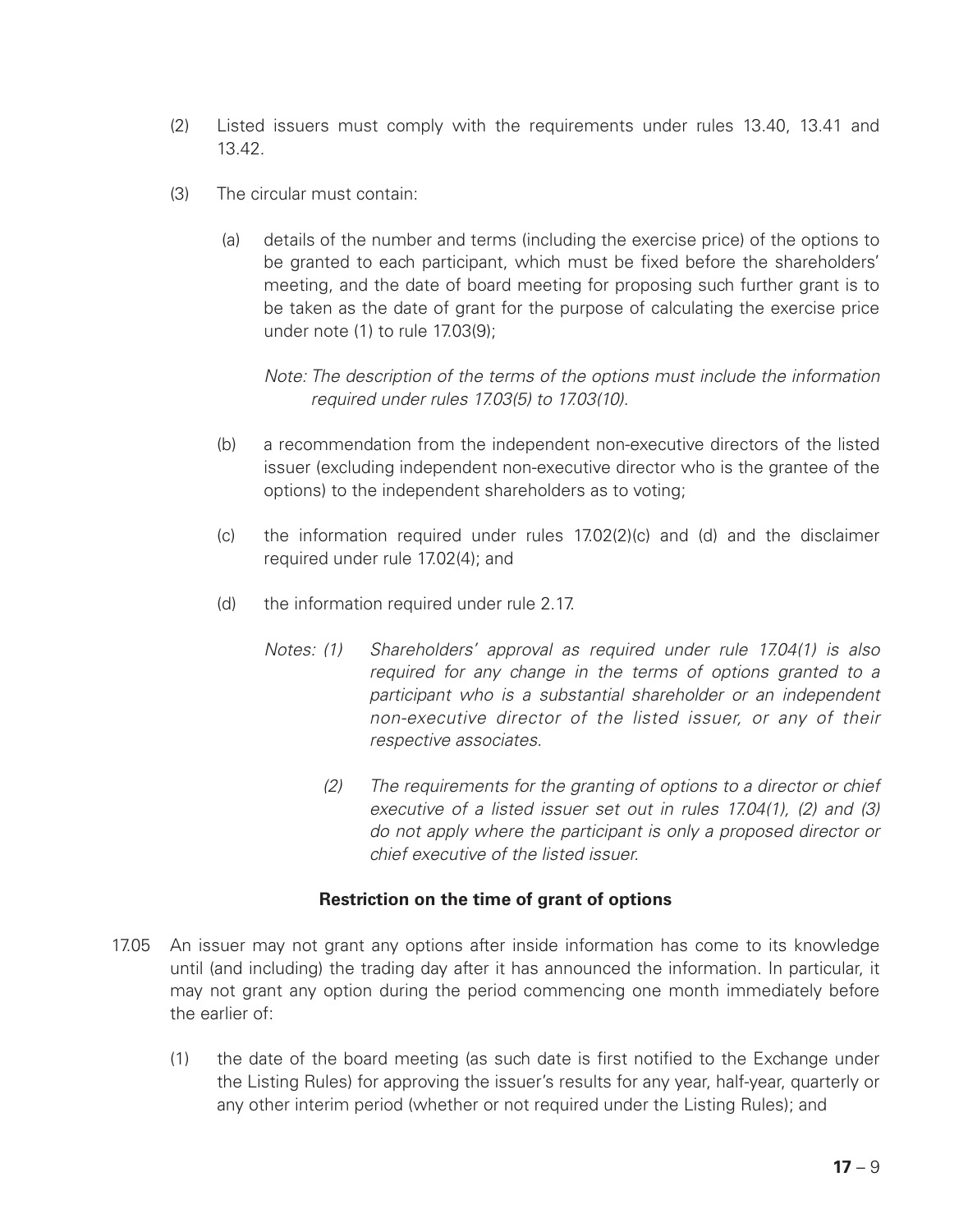(2) the deadline for the issuer to announce its results for any year or half-year under the Listing Rules, or quarterly or any other interim period (whether or not required under the Listing Rules),

and ending on the date of the results announcement.

*Note: No option may be granted during any period of delay in publishing a results announcement.*

### **Despatch of circular**

17.06 The circular required under this chapter should be despatched to the shareholders no later than the date on which the listed issuer gives notice of the general meeting to approve the scheme or related matters as required under this chapter.

#### **Announcement on grant of options**

- 17.06A As soon as possible upon the granting by the listed issuer of an option under the scheme, the listed issuer must publish an announcement in accordance with rule 2.07C setting out the following details:
	- (1) date of grant;
	- (2) exercise price of options granted;
	- (3) number of options granted;
	- (4) market price of its securities on the date of grant;
	- (5) where any of the grantees is a director, chief executive or substantial shareholder of the listed issuer, or an associate of any of them, the names of such grantees and the number of options granted to each of them; and
	- (6) validity period of the options.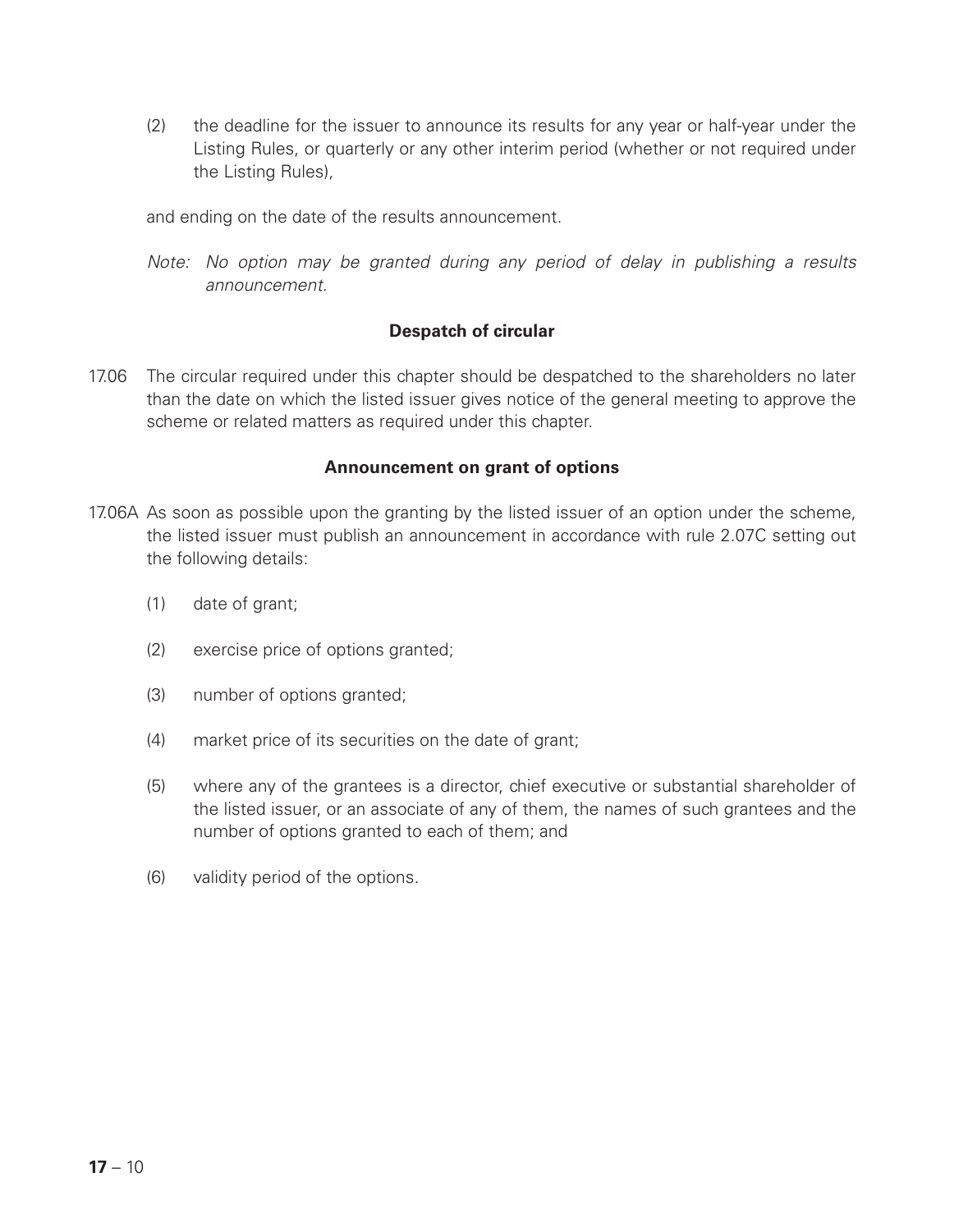#### **Disclosure requirements**

- 17.07 In relation to each scheme of a listed issuer or any of its subsidiaries, the listed issuer must disclose in its annual report and interim report the following information in relation to: (i) each of the directors, chief executive or substantial shareholders of the listed issuer, or their respective associates; (ii) each participant with options granted in excess of the individual limit; (iii) aggregate figures for employees working under employment contracts that are regarded as "continuous contracts" for the purposes of the Employment Ordinance; (iv) aggregate figures for suppliers of goods or services; and (v) all other participants as an aggregate whole:
	- (1) particulars of outstanding options at the beginning and at the end of the financial year/period, including number of options, date of grant, vesting period, exercise period and exercise price;
	- (2) particulars of options granted during the financial year/period, including number of options, date of grant, vesting period, exercise period, exercise price and (for options over listed securities) the closing price of the securities immediately before the date on which the options were granted;
	- (3) the number of options exercised during the financial year/period with the exercise price and (for options over listed securities) the weighted average closing price of the securities immediately before the dates on which the options were exercised;
	- (4) the number of options cancelled during the financial year/period together with the exercise price of the cancelled options; and
	- (5) the number of options which lapsed in accordance with the terms of the scheme during the financial year/period.
- 17.08 In respect of options granted during the financial year/period over listed securities, the listed issuer is encouraged to disclose in its annual report and interim report the value of options granted to participants set out in (i) to (v) of rule 17.07 during the financial year/ period, and the accounting policy adopted for the share options. Where the listed issuer considers that disclosure of value of options granted during the financial year/period is not appropriate, it must state the reason for such non-disclosure in its annual report or interim report.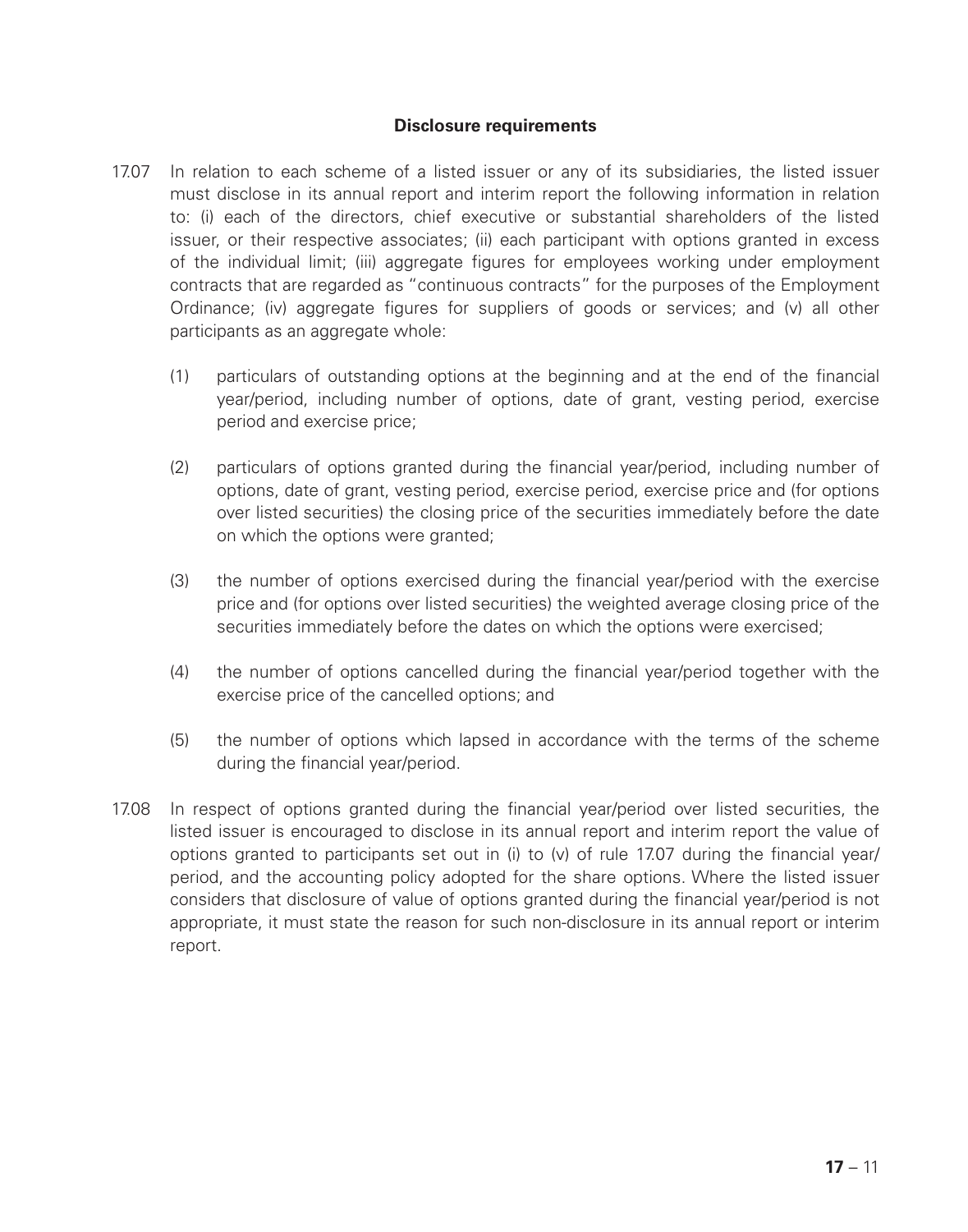- *Note: In respect of the disclosure of value of options in annual report or interim report, the listed issuer should use the Black-Scholes option pricing model , the binomial model or a comparable generally accepted methodology to calculate the value of options. The listed issuer should also disclose, in the annual report or interim report, the following information:*
	- *(1) a description of the model and significant assumptions used to estimate the value of the option, taking into account factors such as risk-free interest rate, expected life, expected volatility and expected dividend, if applicable;*
		- *(i) Where the calculation of the value is referable to a risk-free interest rate, such rate should be the rate prevailing on debt securities issued by the state, such as the Exchange Fund Notes in the case of Hong Kong based entities.*
		- *(ii) The listed issuer should set out the expected volatility used in calculating the value, with an explanation of any deviations from the historical volatility of the securities. The listed issuer may choose the period of time that it considers appropriate for calculating such historical volatility. However, such period may not be less than one year or, where securities have been listed for less than one year from the date of commencement of dealings in such securities, such period is to be from the date of commencement of such dealings to the date of the calculation.*
		- *(iii) Expected dividends should be based on historical dividends, with an explanation of any adjustments made for publicly available information indicating that future performance is reasonably expected to differ from past performance.*
	- *(2) the measurement date which should be the date on which the options were granted;*
	- *(3) the treatment of forfeiture prior to the expiry date; and*
	- *(4) a warning statement with regard to the subjectivity and uncertainty of the values of options to the effect that such values are subject to a number of assumptions and with regard to the limitation of the model.*